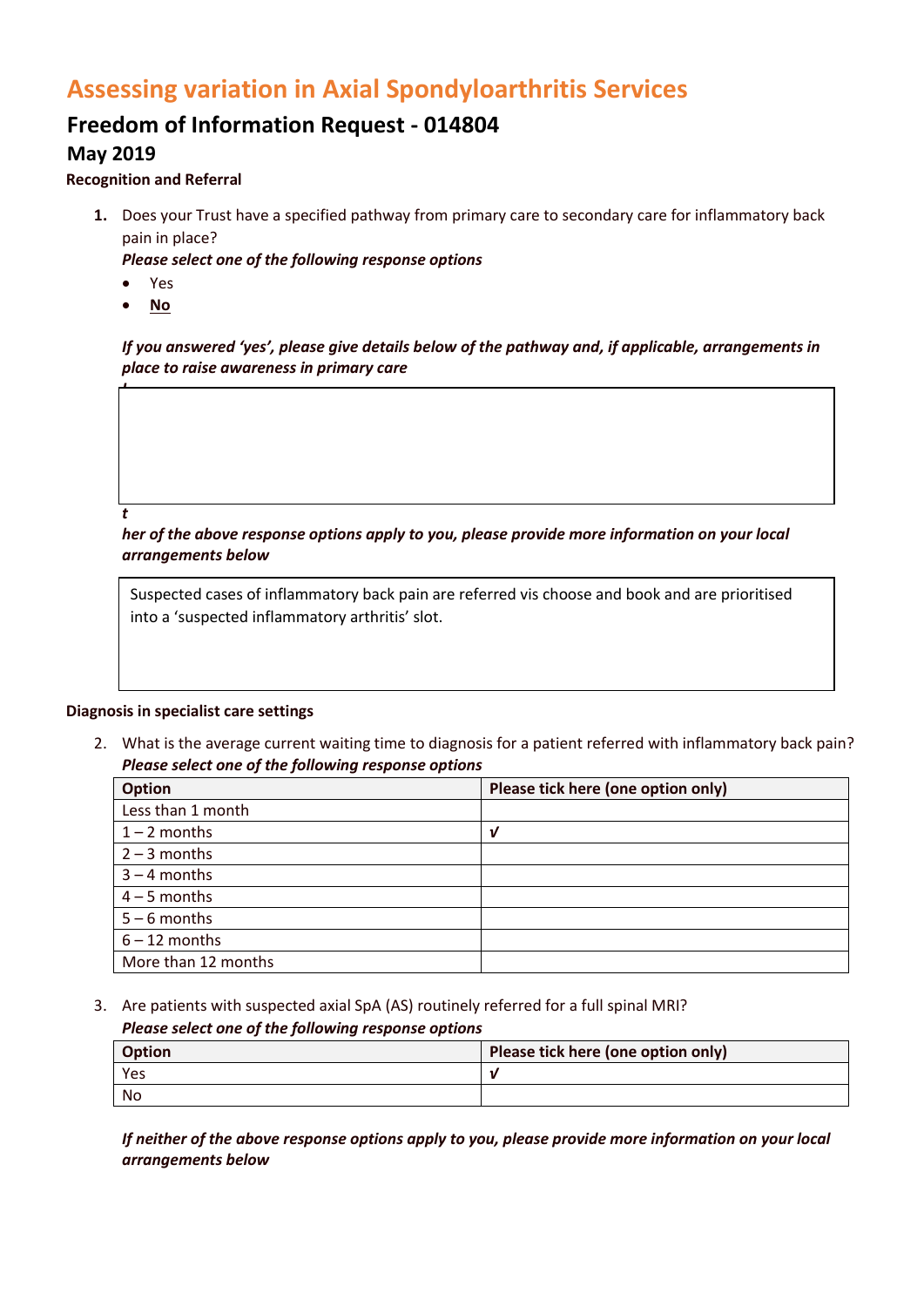**Infor matio n and Suppo rt**

Referral for a whole spine MRI is requested if non-radiographic axial SpA is suspected. This is identified through clinical examination/presentation at first outpatient appointment. Currently we do not routinely keep data pertaining to how many patients are referred for this examination

4. H

ow do you ensure patients are given information and support following their diagnosis? *Please select whichever response options apply*

| Option                         | Please tick here (tick all that apply) |
|--------------------------------|----------------------------------------|
| Written information            | V                                      |
| Verbal information             | $\mathbf v$                            |
| Access to a helpline           | $\boldsymbol{\nu}$                     |
| Named contact in the team      |                                        |
| Group educational sessions     |                                        |
| Other (please provide details) | <b>Referral to physiotherapy</b>       |
|                                |                                        |
|                                |                                        |
|                                |                                        |
|                                |                                        |

# **Pharmacological management of axial SpA (AS)**

5. What guidance are patients with axial SpA (AS) given when deciding whether to access biologic treatment?

# *Please provide details of arrangements in your local area below*

B  $\mathsf{I}$ 

> $\mathsf{I}$  $\overline{\phantom{a}}$ i  $\mathsf{I}$

The process of eligibility to access biological treatment is discussed with the patient where and when appropriate.

If patients have any queries they can contact the CNS helpline on 01384 244798

Bearing in mind the NICE anti TNF guidance for ankylosing spondylitis (TA383) states that, 'Treatment *with another anti TNF is recommended for people who cannot tolerate, or whose disease has not responded to, treatment with the first TNF-alpha inhibitor, or whose disease has stopped responding after an initial response'*, after failure with one biologic, how many other biologics will your commissioners fund a patient with axial SpA (AS) to try, including IL 17As?

## *Please select one of the following response options*

| <b>Option</b> | Please tick here (one option only) |
|---------------|------------------------------------|
| None          |                                    |
|               |                                    |
|               |                                    |
| 3 or more     |                                    |

*If none of the above response options apply to you, please provide more information on your local arrangements below*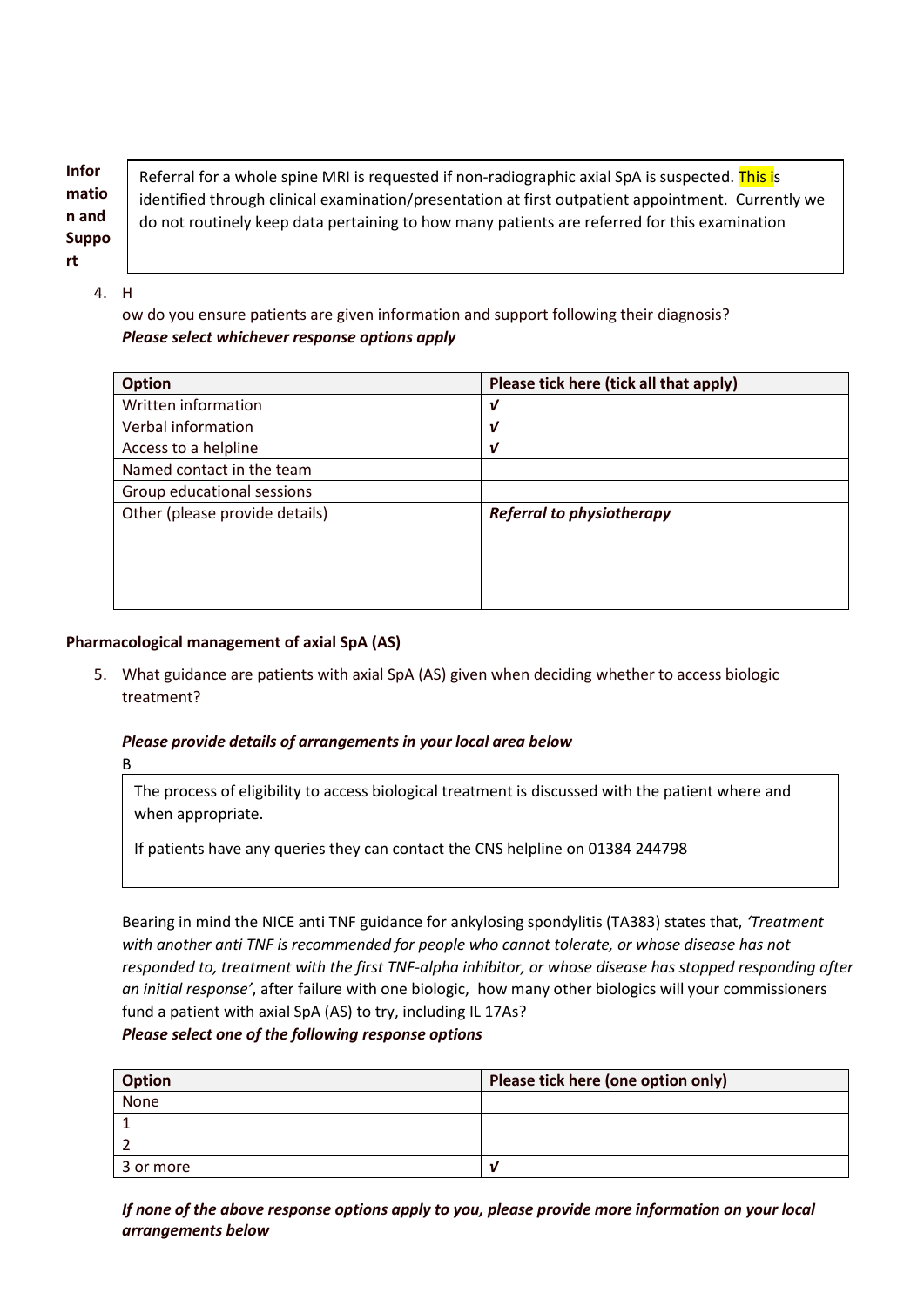| .                                       |  |
|-----------------------------------------|--|
| pharmacological management of axial SpA |  |

6. What proportion of adults with axial SpA (AS) are referred to a specialist physiotherapist for a structured exercise programme within your local area when first diagnosed? *Please provide details below*

95% are referred to physiotherapy

### **Flare management**

**Non-**

7. What percentage of patients with axial SpA (AS) have a written care plan to support them with a flare?

*P l*

*s*

Patients are provided with care information and for exacerbations there is a patient help line where *a* patients will be triaged and an appropriate management agreed.

*e provide details below*

# **Organisation of care**

8. Does the Trust have a dedicated axial SpA (AS) clinic? *Please select one of the following response options*

| <b>Option</b> | Please tick here (one option only) |
|---------------|------------------------------------|
| Yes           |                                    |
| No            |                                    |

*If neither of the above response options apply to you, please provide more information on your local arrangements below*



# **Mental health and well being**

9. Are axial SpA (AS) patients under the care of a rheumatologist offered access to psychological services? *Please select one of the following response options*

| <b>Option</b> | Please tick here (one option only)                            |
|---------------|---------------------------------------------------------------|
| Yes           | $\vert \nu \rangle$ if and when appropriate, not as a routine |
| <b>No</b>     |                                                               |